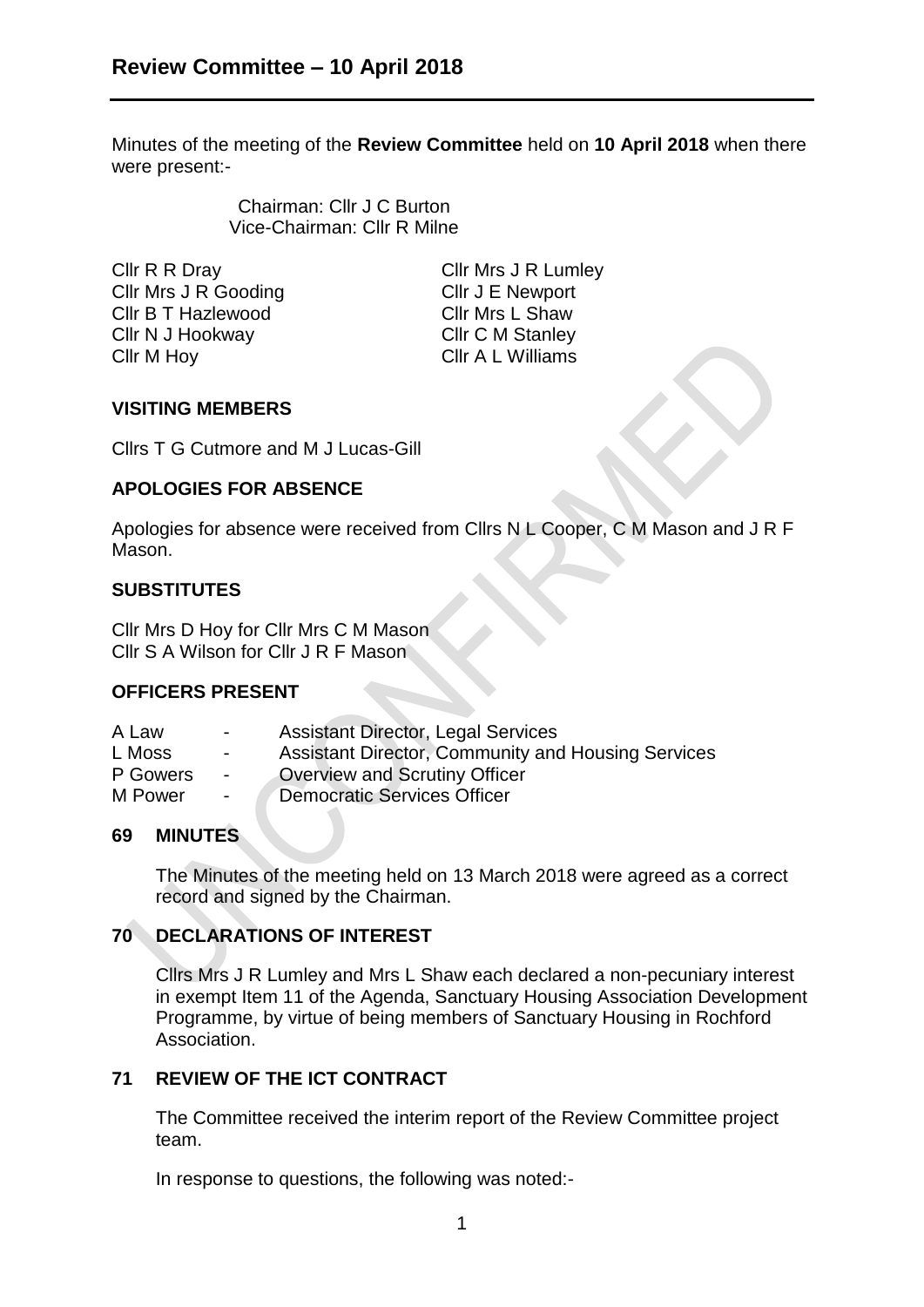- The next meeting of the project team would be after the local elections in May.
- Staff testing of Microsoft Office 365 was currently taking place; however, the majority of staff had not yet been migrated to the new system. As many Members as possible had been moved across to 365, but not all.
- It was understood that the outstanding invoice of £75,000 (originally £106,000) in respect of invoices from Capita had been paid.
- The option of replacing the current iPads with chrome books was being considered and being trialled by the Portfolio Holder for Enterprise. However, Members would also have the option of using their own devices following the introduction of Microsoft Office 365. Security considerations around using personal devices would be discussed at the next meeting of the project team.
- The Council uses a number of third-party software providers; these would not be transferred to Eduserve but would remain with the current providers.

The Assistant Director, Legal Services confirmed that over the last few months the Council had begun to implement a plan of compliance with the requirements of the General Data Protection Regulation (GDPR) that would enable the 25 May 2018 deadline to be achieved. A briefing note would be provided to Members and officers and it was understood that the Local Government Association would also be providing information that Members would find useful. There would be ongoing compliance requirements to be considered following the implementation date. A Member advised that the requirements of GDPR would be considered by the project team.

## **Resolved**

That the work of the project team to date be noted.

## **72 KEY DECISIONS DOCUMENT**

The Committee considered the Key Decisions Document and noted its contents.

**1/18 Removal of Credit/Debit Car Payment for Car Parks.** The Assistant Director, Environmental Services was awaiting further clarification from the provider before a conclusion could be reached on whether the decision would be taken forward.

#### **73 WORK PLAN**

The Committee considered and approved its work plan.

## **74 APPROVAL OF REVIEW COMMITTEE'S ANNUAL REPORT**

The Committee considered the draft report.